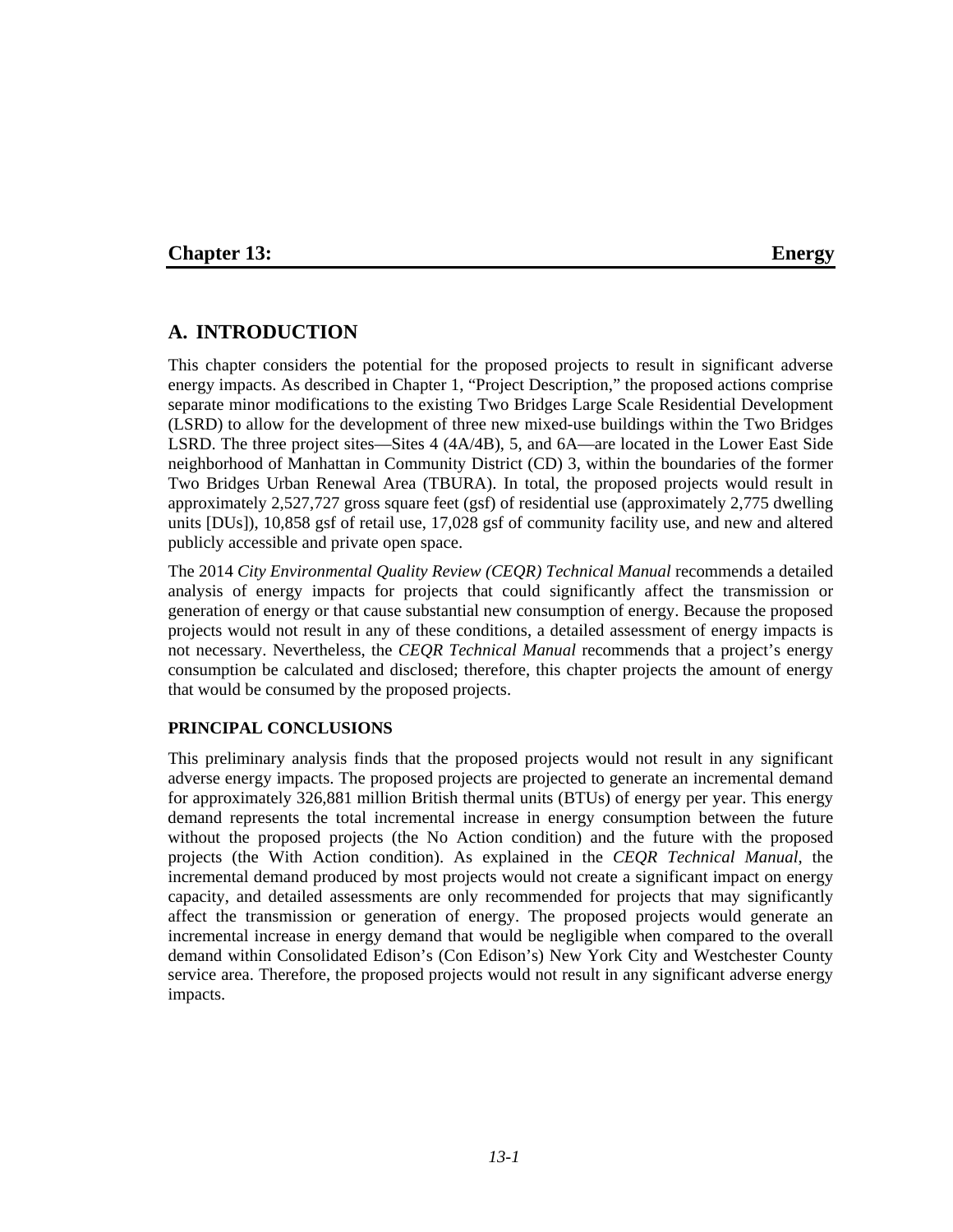## **B. METHODOLOGY**

To assess the potential impact of the proposed projects on energy, this chapter:

- Presents data on the existing energy distribution system and estimated energy usage for existing conditions;
- Determines future energy demands without and with the proposed projects for 2021, using energy consumption rates for typical land uses provided in Table 15-1 of the *CEQR Technical Manual*; and
- Assesses the effects of this incremental energy demand on the local distribution system and regional energy supplies.

This chapter calculates the annual energy consumption of the project sites under existing, No Action, and With Action conditions and the net change in energy consumption, which represents the proposed projects' anticipated energy use. The measure of energy used in this chapter is BTU per square foot (sf) of building floor area per year. The assumptions utilized in calculating energy consumption for the existing conditions were also applied to the project sites under the No Action and With Action Conditions.

# **C. EXISTING CONDITIONS**

#### **ENERGY GENERATION**

Within New York City, electricity is generated and delivered to most users by Con Edison, as well as a number of independent power companies. Electrical energy in New York City is drawn from a variety of sources that originate both within and outside the City. These include nonrenewable sources (such as oil, natural gas, and coal fuel) and renewable sources (such as hydroelectricity and, to a much lesser extent, biomass fuels, solar power, and wind power). Electricity consumed in New York City is generated in various locations, including sites within New York City, locations across the Northeast, and places as far away as Canada.

Con Edison distributes power throughout New York City and Westchester County. Transmission substations receive electricity from the regional high voltage transmission system and reduce the voltage to a level that can be delivered to area substations. Area substations further reduce the voltage to a level that can be delivered to the distribution system, or the street "grid." Within the grid, voltage is further reduced for delivery to customers. Each substation serves one or more distinct geographic areas, called networks, which are isolated from the rest of the local distribution system. If service is lost at a specific substation or substations, the network functions to isolate any problems from other parts of the city. Substations are also designed to have sufficient capacity for the network to grow.

In 2016 (the latest year for which data are available), approximately 57 billion kilowatt hours (KWH), or 194 trillion BTUs of electricity were delivered in Con Edison's service area. In addition, Con Edison supplied approximately 153 trillion BTUs of natural gas and approximately 20 billion pounds of steam, which is equivalent to approximately 21 trillion BTUs.<sup>[1](#page-1-0)</sup> Overall, approximately 368 trillion BTUs of energy are consumed within Con Edison's New York City and Westchester County service area annually.

 $\overline{a}$ 

<span id="page-1-0"></span><sup>&</sup>lt;sup>1</sup> Consolidated Edison Annual Report, 2016.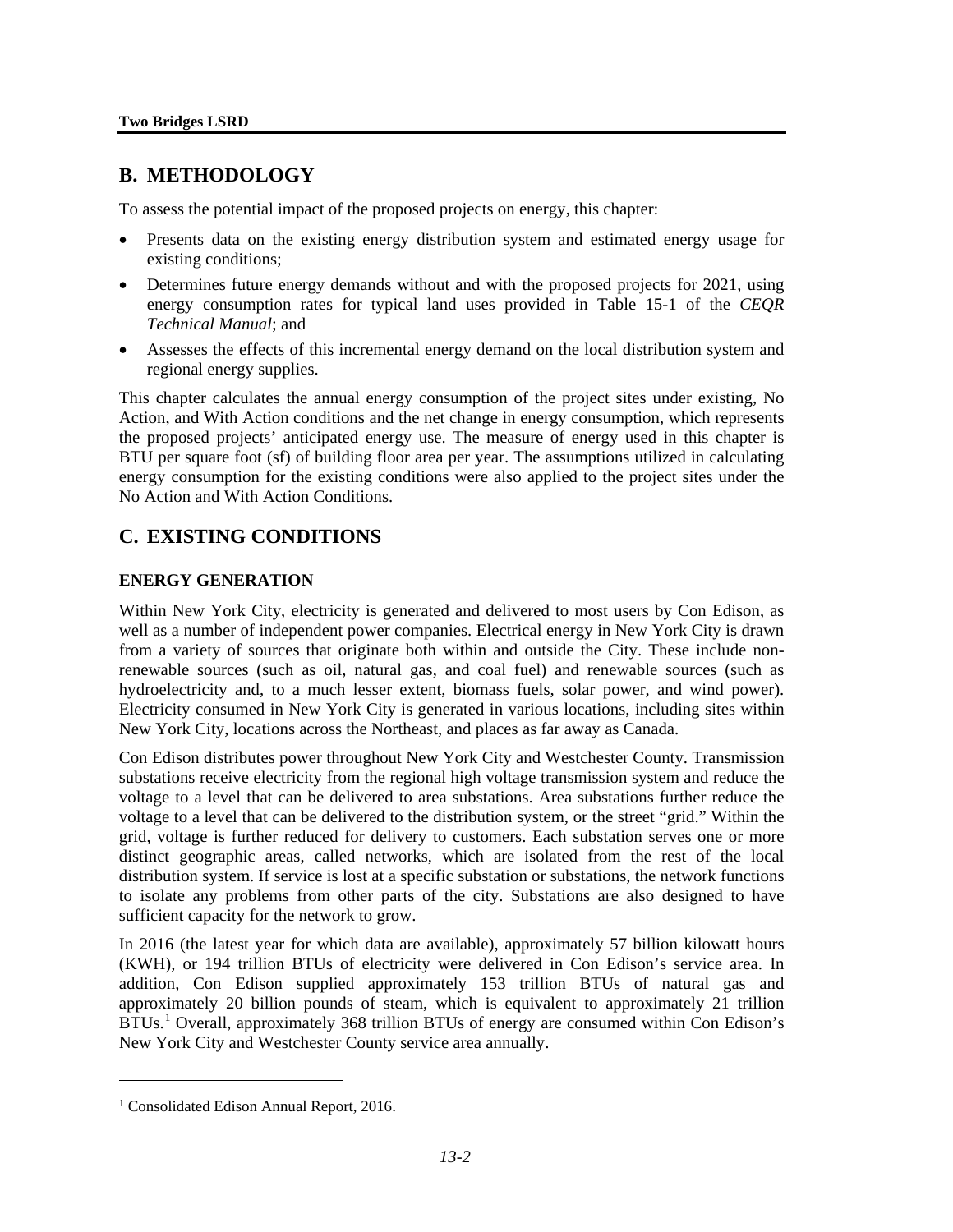#### **PROJECT SITES ENERGY CONSUMPTION**

As described in Chapter 1, "Project Description," the project sites are currently occupied by 1,053 DUs, 13,599 sf of retail space (a portion of which is currently un-tenanted), 27,552 sf of community facility space, 80,020 sf of private open space, and 152 accessory parking spaces. For analysis purposes, the retail uses are assumed to consume energy at the commercial building type rate (216,300 BTUs/sf/year); the community facility uses are assumed to consume energy at the institutional building type rate (250,700 BTUs/sf/year); and the residential uses are assumed to consume energy at the large residential (4+ family) building type rate (126,700 BTUs/sf/year), as defined in Table 15-1 of the *CEQR Technical Manual.* Therefore, as detailed in **Table 13-1**, the existing energy consumption on the project sites is approximately 163,329 million BTUs per year.

**Use Size (gsf) Average Annual Energy Rate (Million BTUs/sf) Energy Consumption (Million BTUs/Year)** Large Residential (>4 family) | 1,211,370 | 126.7 | 153,481 Retail 13,599 216.3 2,941 **Community Facility** 27,552 250.7 6,907 *Total Energy Consumption 163,329* **Notes:** sf = square feet Totals may not sum due to rounding. **Source:** 2014 *CEQR Technical Manual*, Table 15-1, "Average Annual Whole-Building Energy Use in New York City"

### **Table 13-1 Existing Annual Energy Consumption for the Project Sites**

## **D. FUTURE WITHOUT THE PROPOSED PROJECTS**

For the future without the proposed projects (the No Action condition), it is assumed that the project sites would continue in their existing conditions, including the Rutgers Slip Open Space on Site 5 remaining private open space. The existing retail in the 235 Cherry Street building (Lot 76) on Site 4 (4A/4B) would be re-tenanted. No new development would occur on the project sites. Therefore, as detailed in **Table 13-2**, the energy consumption for the No Action condition is assumed to be the same as in existing conditions.

|                                                                  | <b>Table 13-2</b> |
|------------------------------------------------------------------|-------------------|
| <b>No Action Annual Energy Consumption for the Project Sites</b> |                   |

|                                                                                                                |            | ~                                                                |                                                  |  |  |
|----------------------------------------------------------------------------------------------------------------|------------|------------------------------------------------------------------|--------------------------------------------------|--|--|
| <b>Use</b>                                                                                                     | Size (gsf) | <b>Average Annual</b><br><b>Energy Rate</b><br>(Million BTUs/sf) | <b>Energy Consumption</b><br>(Million BTUs/Year) |  |  |
| Large Residential (>4 family)                                                                                  | 1,211,370  | 126.7                                                            | 153,481                                          |  |  |
| Retail                                                                                                         | 13,599     | 216.3                                                            | 2.941                                            |  |  |
| <b>Community Facility</b>                                                                                      | 27,552     | 250.7                                                            | 6,907                                            |  |  |
| <b>Total Energy Consumption</b>                                                                                |            |                                                                  | 163,329                                          |  |  |
| <b>Notes:</b> $sf = square feet$<br>Totals may not sum due to rounding.                                        |            |                                                                  |                                                  |  |  |
| Source: 2014 CEQR Technical Manual, Table 15-1, "Average Annual Whole-Building Energy Use in New<br>York City" |            |                                                                  |                                                  |  |  |